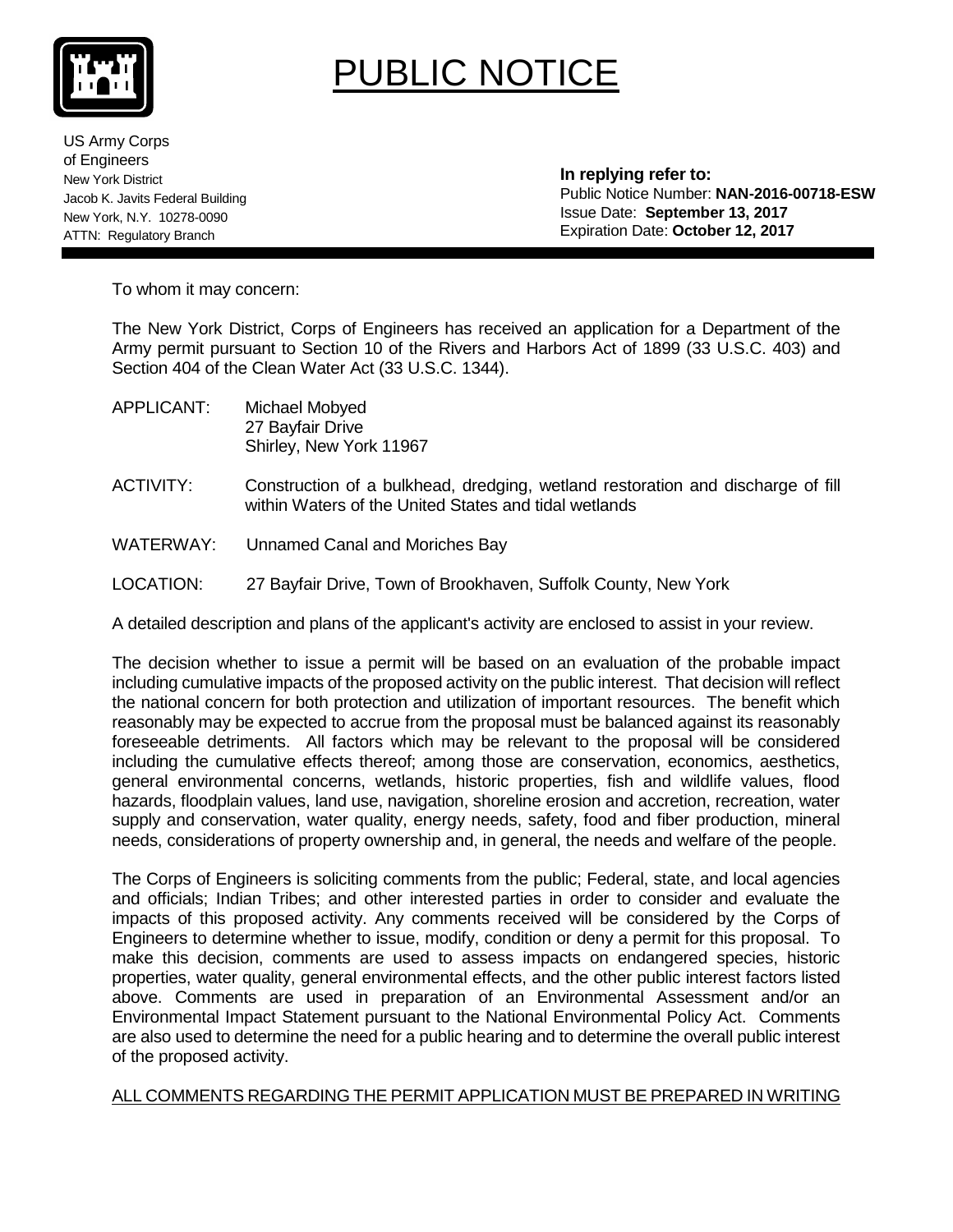#### **CENAN-OP-RE PUBLIC NOTICE NO. NAN-2016-00718-ESW**

AND MAILED TO REACH THIS OFFICE BEFORE THE EXPIRATION DATE OF THIS NOTICE, otherwise, it will be presumed that there are no objections to the activity.

Comments submitted in response to this notice will be fully considered during the public interest review for this permit application. All written comments, including names and addresses, will be made a part of the administrative record, available to the public under the Freedom of Information Act. The Administrative Record, or portions thereof, may also be posted on a Corps of Engineers internet web site. Due to resource limitations, this office will normally not acknowledge the receipt of comments or respond to individual letters of comment.

Any person may request, in writing, before this public notice expires, that a public hearing be held to collect information necessary to consider this application. Requests for public hearings shall state, with particularity, the reasons why a public hearing should be held. It should be noted that information submitted by mail is considered just as carefully in the permit decision process and bears the same weight as that furnished at a public hearing.

Our preliminary determination is that the activity for which authorization is sought herein is not likely to affect any Federally-endangered or threatened species or their critical habitat. However, pursuant to Section 7 of the Endangered Species Act (16 U.S.C. 1531), the District Engineer is consulting with the appropriate Federal agency to determine the presence of and potential impacts to listed species in the project area or their critical habitat.

The Magnuson-Stevens Fishery Conservation and Management Act, as amended by the Sustainable Fisheries Act (Public Law 104-267), requires all Federal agencies to consult with the National Oceanic and Atmospheric Administration Fisheries Service (NOAA/FS) on all actions, or proposed actions, permitted, funded, or undertaken by the agency, that may adversely affect Essential Fish Habitat (EFH). The proposed construction work, fully described in the enclosed Work Description, could cause minimum disruption of habitat for various life stages of some EFHdesignated species as a result of a minor short-term temporary increase in turbidity during construction. However, the New York District has made the preliminary determination that the sitespecific minor adverse effects are not likely to be substantial because it is expected that fish populations would avoid the small area of minor disturbance. Further consultation with NOAA/FS regarding EFH impacts and conservation recommendations is being conducted and will be concluded prior to the final decision on this permit application.

Based upon a review of the latest published version of the National Register of Historic Places, there are no known sites eligible for, or included in, the Register within the permit area. Presently unknown archeological, scientific, prehistorical, or historical data may be lost by work accomplished under the required permit.

Review of activities pursuant to Section 404 of the Clean Water Act will include application of the guidelines promulgated by the Administrator, U.S. Environmental Protection Agency, under authority of Section 404 (b) of the Clean Water Act and the permit applicant will obtain a water quality certificate or waiver from the appropriate state agency in accordance with Section 401 of the Clean Water Act prior to a permit application decision.

Pursuant to Section 307 (c) of the Coastal Zone Management Act of 1972 as amended [16 U.S.C. 1456 (c)], for activities under consideration that are located within the coastal zone of a state which has a federally approved coastal zone management program, the applicant has certified in the permit application that the activity complies with, and will be conducted in a manner that is consistent

#### **\*\*\*PLEASE USE THE 18-CHARACTER FILE NUMBER ON ALL CORRESPONDENCE WITH THIS OFFICE\*\*\***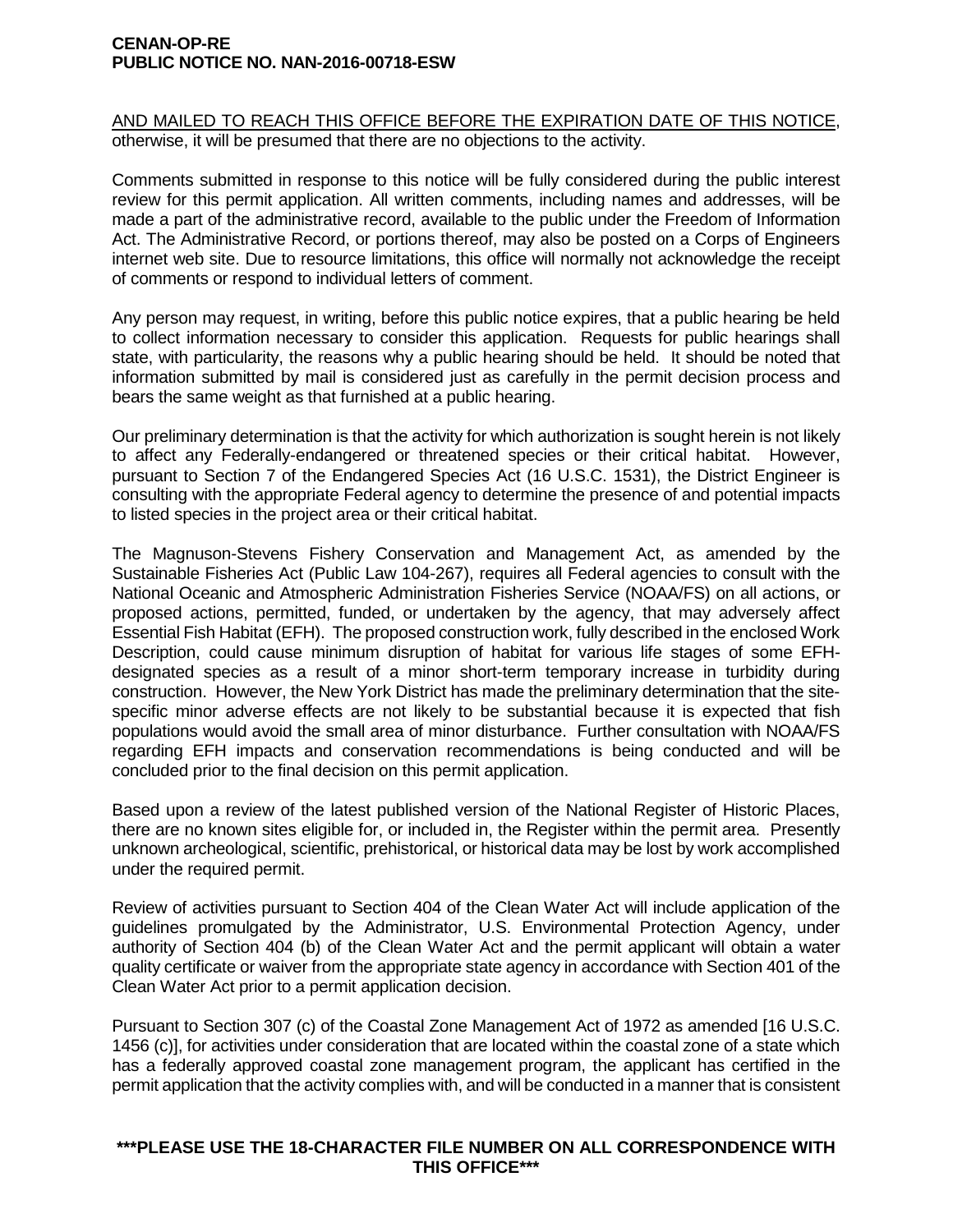#### **CE NAN-OP-RE PUBLIC NOTICE NO. NAN-2016-00718-ESW**

with, the approved state coastal zone management program. By this public notice, we are requesting the state's concurrence with, objection to, or waiver of the applicant's certification.

No permit decision will be made until one of these actions occurs. For activities within the coastal zone of New York, the applicant's certification and accompanying information is available from the New York State Department of State Division of Coastal Resources, Coastal Management Program, 99 Washington Avenue - Suite 1010, Albany, New York 12231-0001, Telephone (518) 474-6000. Comments regarding the applicant's certification, and copies of any letters to this office commenting upon this proposal, should be so addressed.

It is requested that you communicate the foregoing information concerning the activity to any persons known by you to be interested and who did not receive a copy of this notice.

If you have any questions concerning this application, you may contact this office at (917) 790-8521 and ask for Seika E. Robinson.

In order for us to better serve you, please complete our Customer Service Survey located at http://www.nan.usace.army.mil/Missions/Regulatory/CustomerSurvey.aspx.

For more information on New York District Corps of Engineers programs, visit our website at http://www.nan.usace.army.mil.

 $KLLR_{\chi}$ 

**For and In behalf of** 

Stephan A. Ryba Chief, Regulatory Branch

**Enclosures**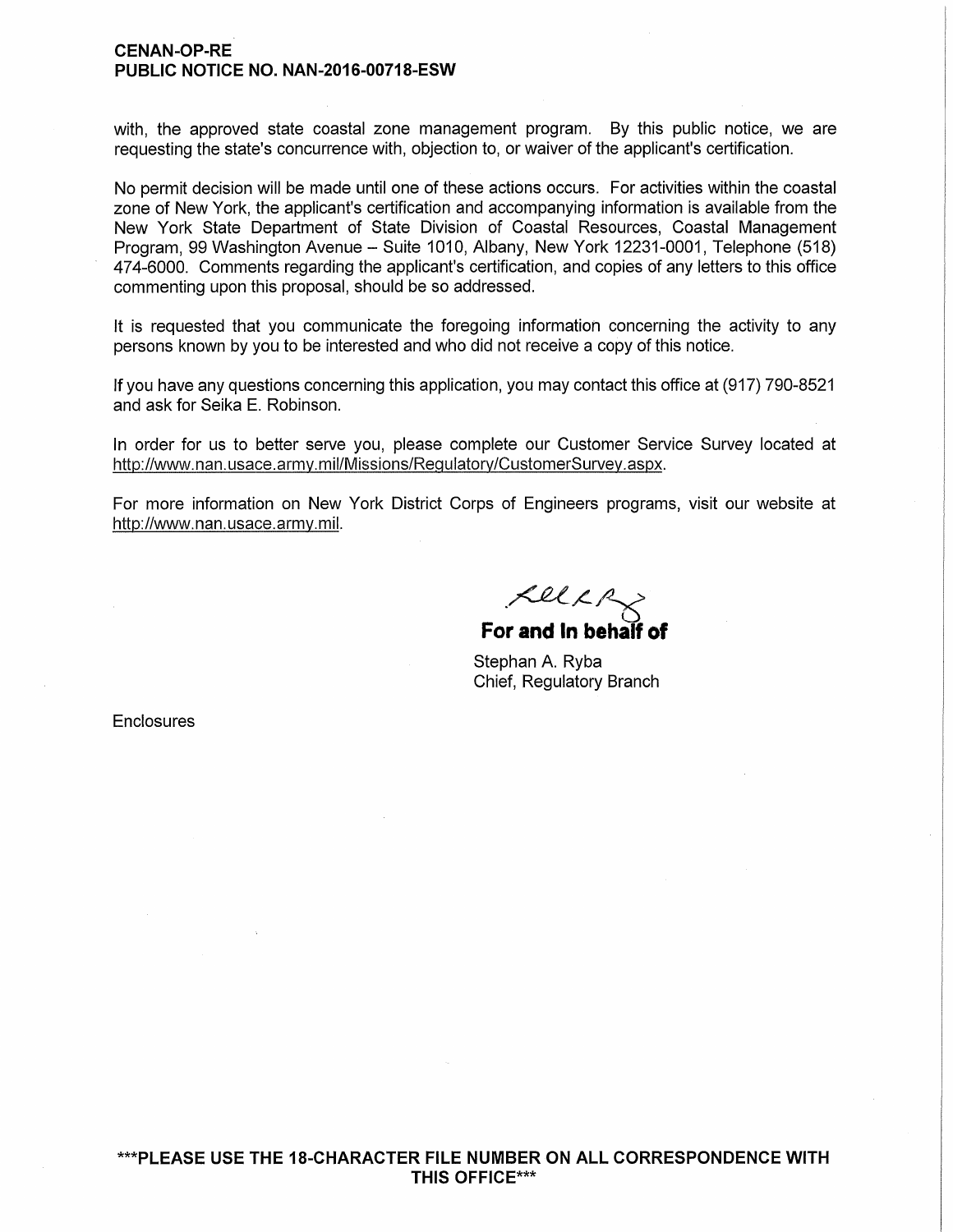#### **CENAN-OP-RE PUBLIC NOTICE NO. NAN-2016-00718-ESW**

#### **WORK DESCRIPTION**

The applicant, Michael Mobyed, has requested Department of the Army authorization for construction of a new bulkhead and discharge of fill within Waters of the United States and tidal wetlands in an Unnamed Canal and Moriches Bay, Town of Brookhaven, Suffolk County, New York.

The work would involve:

Remove 197 linear feet of existing collapsed bulkhead structure. Install, in-place, approximately 198 linear feet of bulkhead with one (1) 10-foot-long landward return, on the western end of the bulkhead, and one (1) 20-foot-long landward return, on the southern end of the bulkhead, up to 18-inches higher than existing; install a 10-foot-wide by 12-foot-long boat lift on the northern side of the bulkhead.

One-time maintenance dredging of approximately 30 cubic yards of material to a depth of fourfeet below the plane of Mean Low Water immediately seaward of the northern side of the bulkhead over an area of 240 square feet. The resultant dredged material and approximately 100 cubic years of clean upland fill will be placed behind the bulkhead under Spring High Water and within approximately 0.04 acres of tidal wetlands.

After the fill has been placed behind the bulkhead, native wetland plant species, which includes salt grass (*Distichlic spicata*), black grass (*Juncus gerardii*), and various other native salt grasses, will be planted immediately 10-feet behind the bulkhead over an area of 1,980 square feet.

The stated purpose of this project is for shoreline stabilization and to provide access to the waterway for recreational boating and dockage.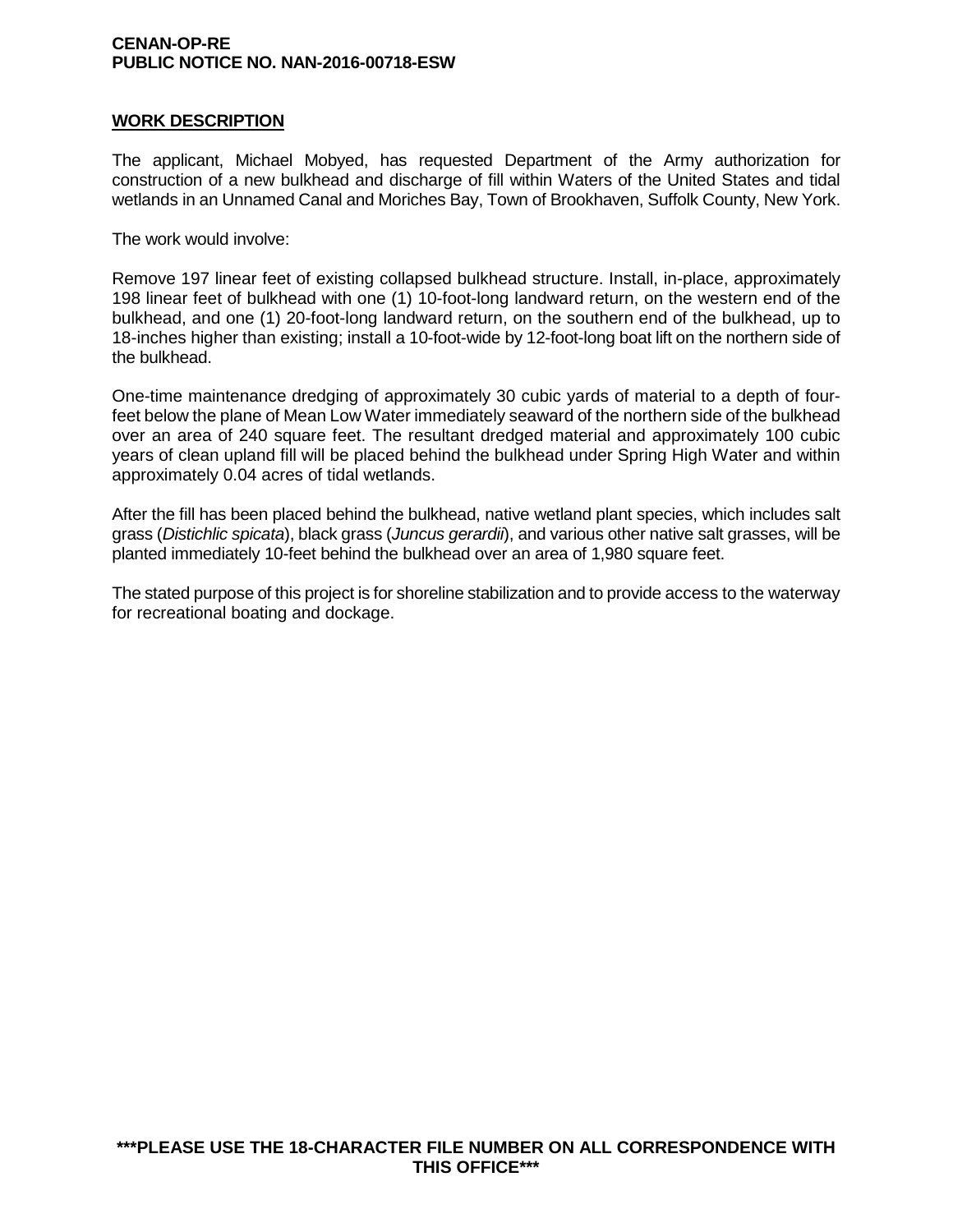# USACE FILE: NAN-2016-00718-ESW

| ADDRESS: SHIRLEY, NY 11967<br>P.O. BOX 327<br>MASSAPEQUA, NEW YORK 11758<br>(516) 798-4845 (TEL.)<br>SH#: 1<br>DATE: 4/15/17<br>c<br>s<br>G<br>0<br>N<br>$\mathbf{I}$<br>$\mathbb{N}$<br>(516) 797-5992 (FAX)<br>NAME: MOBYED<br>BLUEGATECONSULT@AOL.COM<br><b>REDICATION</b><br><b>Lea</b> Pre<br>जात मुख्य<br>Dawn Di<br>Su <mark>llalk</mark><br>Caunty Park<br>Eiten kild<br>$\frac{1}{2}$ (and $N^2$<br>Fabara Icie<br><mark>ட</mark> ை <sub>Monches</sub><br>alle i<br>Mastic<br>Shirley <sup>[10]</sup><br>-reschopue Ave<br>a vystra vyst<br>霣<br>$\frac{1}{2}d\delta$<br><b>PU ITINS</b><br>Northern Einh | $\Box$ F 3 |
|--------------------------------------------------------------------------------------------------------------------------------------------------------------------------------------------------------------------------------------------------------------------------------------------------------------------------------------------------------------------------------------------------------------------------------------------------------------------------------------------------------------------------------------------------------------------------------------------------------------------|------------|
|                                                                                                                                                                                                                                                                                                                                                                                                                                                                                                                                                                                                                    |            |
|                                                                                                                                                                                                                                                                                                                                                                                                                                                                                                                                                                                                                    |            |
|                                                                                                                                                                                                                                                                                                                                                                                                                                                                                                                                                                                                                    |            |
|                                                                                                                                                                                                                                                                                                                                                                                                                                                                                                                                                                                                                    |            |
|                                                                                                                                                                                                                                                                                                                                                                                                                                                                                                                                                                                                                    |            |
|                                                                                                                                                                                                                                                                                                                                                                                                                                                                                                                                                                                                                    |            |
|                                                                                                                                                                                                                                                                                                                                                                                                                                                                                                                                                                                                                    |            |
|                                                                                                                                                                                                                                                                                                                                                                                                                                                                                                                                                                                                                    |            |
|                                                                                                                                                                                                                                                                                                                                                                                                                                                                                                                                                                                                                    |            |
| <b>William Eloyd Ployy</b><br>$\overline{w}$<br>Rivides DI<br>$\sqrt{T}$                                                                                                                                                                                                                                                                                                                                                                                                                                                                                                                                           |            |
| $\frac{1}{M}$ and $\frac{1}{M}$<br><i>Merica Rb</i><br>Werthelm<br> National <br> Wildlie<br> Reftgge                                                                                                                                                                                                                                                                                                                                                                                                                                                                                                              |            |
| Maszc <sub>Rd</sub><br>This Suite<br>The Suite<br>kider Ln                                                                                                                                                                                                                                                                                                                                                                                                                                                                                                                                                         |            |
| $\boxed{60}$<br>Wavement Cr.<br>Brookhaven                                                                                                                                                                                                                                                                                                                                                                                                                                                                                                                                                                         |            |
| Wertheim<br>Netional<br>Wikitite<br>Shora or<br>Refuge                                                                                                                                                                                                                                                                                                                                                                                                                                                                                                                                                             |            |
| worth.<br><b>Eas/Re</b>                                                                                                                                                                                                                                                                                                                                                                                                                                                                                                                                                                                            |            |
| <b>Radiumers</b><br>Mastic Beach                                                                                                                                                                                                                                                                                                                                                                                                                                                                                                                                                                                   |            |
| <b>PILITIES</b><br>Bacones<br>Heightum hood fut<br>×<br>کیلاوی<br>الکونی                                                                                                                                                                                                                                                                                                                                                                                                                                                                                                                                           |            |
| lotro-<br>Ein Hd W                                                                                                                                                                                                                                                                                                                                                                                                                                                                                                                                                                                                 |            |
| William Floyd<br><b>Hinters</b> Dr                                                                                                                                                                                                                                                                                                                                                                                                                                                                                                                                                                                 |            |
| ادر<br>पुर<br>इ                                                                                                                                                                                                                                                                                                                                                                                                                                                                                                                                                                                                    |            |
| Religiont Bay.<br>27 Baylair Dr                                                                                                                                                                                                                                                                                                                                                                                                                                                                                                                                                                                    |            |
|                                                                                                                                                                                                                                                                                                                                                                                                                                                                                                                                                                                                                    |            |
| 回                                                                                                                                                                                                                                                                                                                                                                                                                                                                                                                                                                                                                  |            |
|                                                                                                                                                                                                                                                                                                                                                                                                                                                                                                                                                                                                                    |            |
|                                                                                                                                                                                                                                                                                                                                                                                                                                                                                                                                                                                                                    |            |
| 40'38'26.30" N                                                                                                                                                                                                                                                                                                                                                                                                                                                                                                                                                                                                     |            |
| 73'34'40.54" W                                                                                                                                                                                                                                                                                                                                                                                                                                                                                                                                                                                                     |            |
| LOCATION PLAN                                                                                                                                                                                                                                                                                                                                                                                                                                                                                                                                                                                                      |            |
| SCALE: NTS                                                                                                                                                                                                                                                                                                                                                                                                                                                                                                                                                                                                         |            |
|                                                                                                                                                                                                                                                                                                                                                                                                                                                                                                                                                                                                                    |            |
|                                                                                                                                                                                                                                                                                                                                                                                                                                                                                                                                                                                                                    |            |
| PROPERTY OWNER: MICHAEL MOBYED                                                                                                                                                                                                                                                                                                                                                                                                                                                                                                                                                                                     |            |
| ADDRESS: 27 BAYFAIR DR, SHIRLEY, NY 11967<br> TOWN: TOWN OF BROOKHAVEN                                                                                                                                                                                                                                                                                                                                                                                                                                                                                                                                             |            |
| COUNTY: SUFFOLK<br>SUFFOLK COUNTY TAX MAP # 0200-9852-01-008                                                                                                                                                                                                                                                                                                                                                                                                                                                                                                                                                       |            |
|                                                                                                                                                                                                                                                                                                                                                                                                                                                                                                                                                                                                                    |            |
|                                                                                                                                                                                                                                                                                                                                                                                                                                                                                                                                                                                                                    |            |
|                                                                                                                                                                                                                                                                                                                                                                                                                                                                                                                                                                                                                    |            |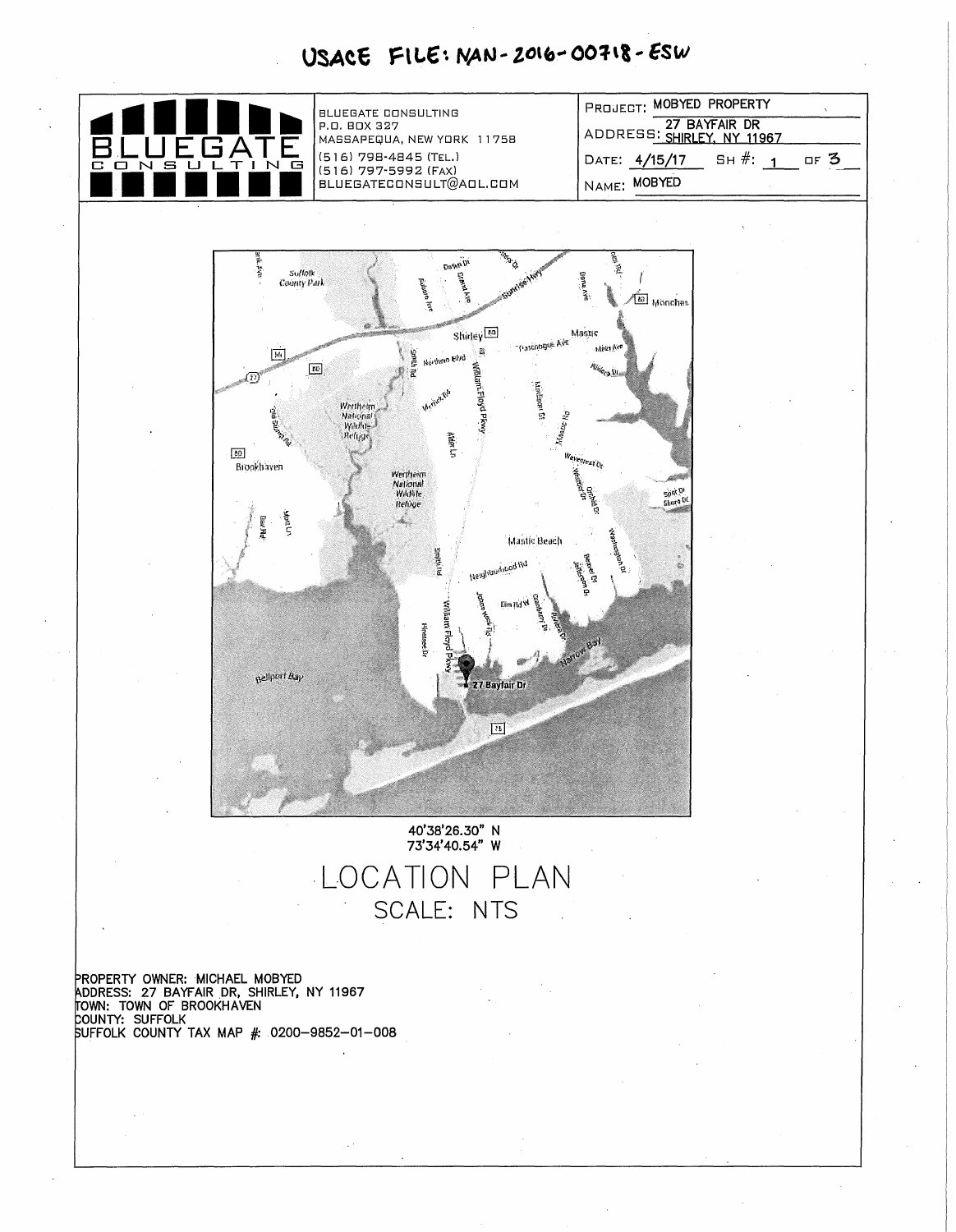### USACE FILE: NAN-2016-00718-ESW